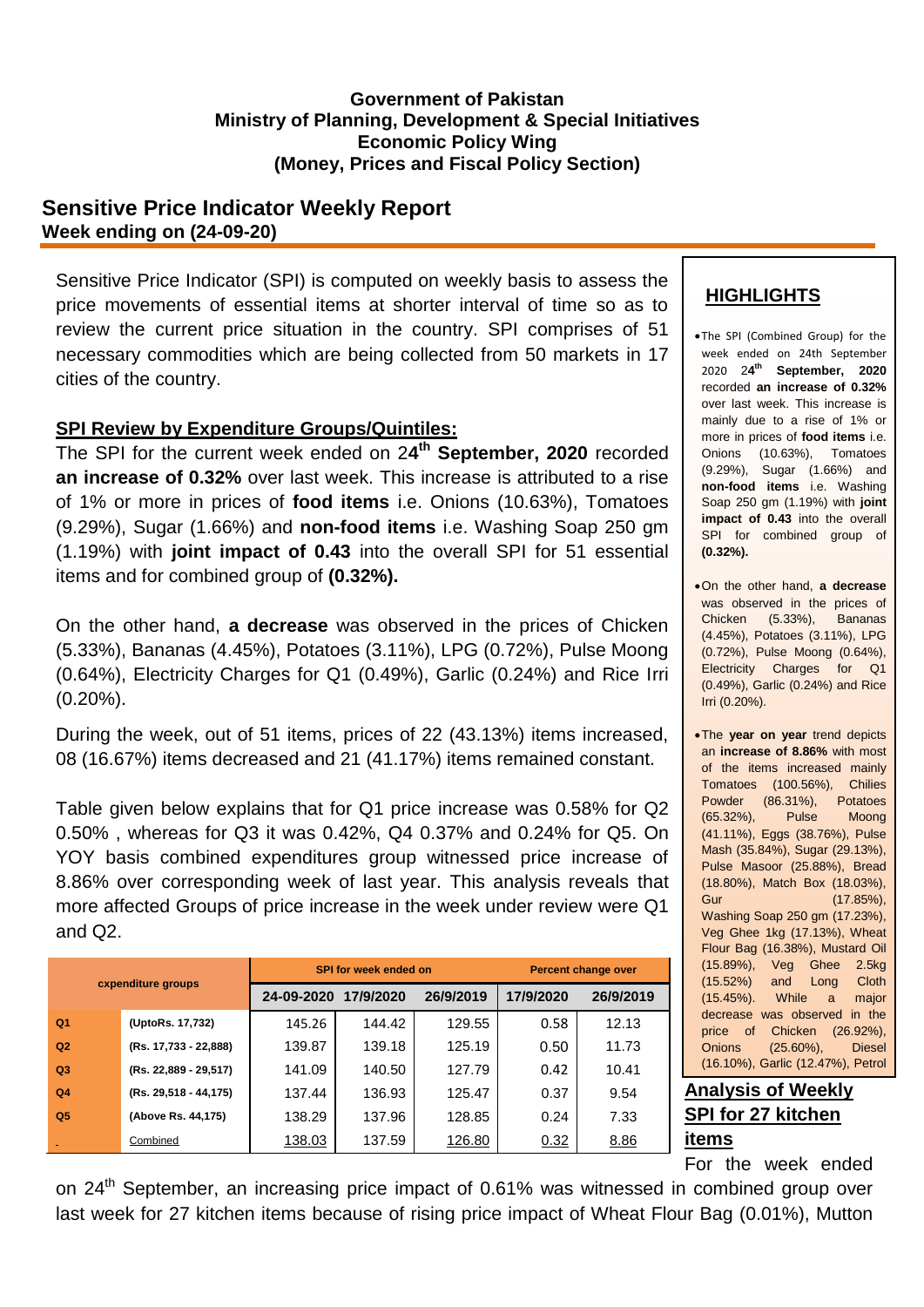(0.02%), Onions (0.20%), Eggs (0.03%), Pulse Moong (0.01%), Garlic (0.03%) and Tomatoes (0.40%). However, during the week under review a declining price impact was witnessed in Chicken (0.31%) and Bananas (0.04%). Similarly, lowest income group recoded an increasing impact of 0.96% over last week as rising price impact was observed in Eggs (0.02%), Vegetable ghee 1kg pouch (0.03%),Tomatoes (0.51%), Onions (0.28%) and Sugar Refined (0.19%).

On year on year basis, combined group recorded a rising impact of 13.07% which is attributed to increase in price impact of kitchen items i.e. Wheat Flour Bag (0.98%) Rice Basmati Broken (0.15%), Milk Fresh (3.74%), Eggs Hen Farm (0.90%), Potatoes (1.77%), Sugar Refined (1.53%), Chillies Powder (1.45%), Beef (0.90%), Mutton(0.54%), Cooking Oil Dalda 5 litre tin (0.55%), Vegetable Ghee1kg Pouch (0.43%),Tomatoes (1.67%), however, a declining price impact was shown in Chicken Farm (2.35%), Onions (1.06%), and Garlic (0.03%).

| Price impact on YOY                     | <b>Price Comparison of Major Kitchen Items (Combined Group)</b> |                      |            |               |           |         |                     |  |
|-----------------------------------------|-----------------------------------------------------------------|----------------------|------------|---------------|-----------|---------|---------------------|--|
| basis<br>for<br>lowest                  | Sr. No                                                          |                      |            | <b>Prices</b> |           |         | impact Current/prev |  |
| for Q1<br>group<br>income               |                                                                 | <b>Items</b>         | 24/09/2020 | 17/9/2020     | 26/9/2019 | Prev.   | Cooresp.            |  |
| was 15.24 % which is                    | 1                                                               | <b>Wheat Flour</b>   | 1031.17    | 1030.33       | 893.23    | 0.01    | 0.98                |  |
| the<br>than<br>more                     | $\overline{2}$                                                  | <b>Rice Basmati</b>  | 88.68      | 88.46         | 83.26     | 0.01    | 0.15                |  |
| combined group.                         | 3                                                               | <b>Mutton</b>        | 1027.42    | 1023.31       | 922.68    | 0.02    | 0.54                |  |
|                                         | $\overline{4}$                                                  | <b>Chicken Farm</b>  | 152.30     | 161.46        | 213.63    | $-0.31$ | $-2.35$             |  |
|                                         | 5                                                               | <b>Milk Fresh</b>    | 105.05     | 105.05        | 93.50     | 0.00    | 3.74                |  |
|                                         | 6                                                               | Eggs Hen             | 139.47     | 138.09        | 100.42    | 0.03    | 0.90                |  |
|                                         | $\overline{7}$                                                  | <b>Onions</b>        | 56.72      | 52.59         | 76.19     | 0.20    | $-1.06$             |  |
|                                         | 8                                                               | <b>Bananas</b>       | 66.10      | 86.49         | 61.18     | $-0.04$ | 0.09                |  |
|                                         | 9                                                               | Garlic               | 259.75     | 250.3         | 286.57    | 0.03    | $-0.03$             |  |
|                                         | 10 <sup>°</sup>                                                 | <b>Pulse Mash</b>    | 242.62     | 241.20        | 178.96    | 0.00    | 0.12                |  |
| <b>Prices Of</b><br><b>Consumer</b>     | 11                                                              | <b>Pulse Moong</b>   | 242.01     | 240.36        | 169.94    | 0.01    | 0.30                |  |
| <b>Kitchen</b><br><b>Essential</b>      | 12                                                              | <b>Potatoes</b>      | 67.85      | 67.91         | 41.98     | 0.00    | 1.77                |  |
| <b>Different</b><br><u>Items</u><br>in. | 13 <sup>°</sup>                                                 | <b>Tomatoes</b>      | 110.04     | 95.01         | 53.82     | 0.40    | 1.67                |  |
| <b>Cities</b>                           | 14                                                              | <b>Sugar Refined</b> | 96.90      | 94.77         | 74.98     | 0.13    | 1.53                |  |

| Sr.<br><b>No</b> | <b>Units</b>                             | <b>Islamabad</b> | <b>Rawalpindi</b> | Lahore  | <b>Karachi</b> | Quetta  | <b>Peshawar</b> |
|------------------|------------------------------------------|------------------|-------------------|---------|----------------|---------|-----------------|
|                  | Wheat Flour Bag 20kg                     | 867.42           | 862.64            | 860.00  | 1349.62        | 1200.00 | 1116.16         |
| $\overline{2}$   | Rice Basmati Broken<br>(Average Quality) | 106.56           | 98.54             | 76.87   | 95.74          | 114.93  | 90.00           |
| 3                | Mutton (Average Quality) 1kg             | 1145.03          | 1158.24           | 1051.19 | 1037.71        | 1096.96 | 925.95          |
| 4                | Milk fresh 1liter                        | 118.68           | 119.20            | 90.00   | 120.00         | 115.00  | 119.70          |
| 5                | Potatoes 1kg                             | 80.68            | 76.52             | 74.12   | 55.23          | 54.85   | 77.66           |
| 6                | Chicken Farm Broiler(1kg)                | 154.62           | 143.76            | 140.00  | 168.10         | 164.95  | 161.00          |
| 7                | Eggs Hen 1dozen                          | 141.96           | 138.52            | 138.00  | 141.70         | 144.94  | 140.92          |
| 8                | Tomato 1kg                               | 121.95           | 116.45            | 101.64  | 131.93         | 74.89   | 86.53           |
| 9                | Petrol Super Per liter                   | 104.47           | 104.47            | 104.47  | 104.47         | 104.44  | 104.47          |
| 10               | Onions 1kg                               | 74.01            | 68.39             | 61.71   | 52.48          | 44.81   | 64.25           |
| 11               | Cooking Oil 5 Kg                         | 1265.00          | 1265.00           | 1240.00 | 1265.00        | 1250.00 | 1300.00         |
| 12               | Pulse Moong 1kg                          | 248.92           | 238.42            | 237.40  | 257.86         | 249.97  | 235.18          |
| 13               | Pulse Mash 1kg                           | 256.43           | 248.91            | 248.01  | 232.85         | 274.97  | 236.53          |
| 14               | Pulse Gram 1kg                           | 170.02           | 148.40            | 133.72  | 158.93         | 164.95  | 155.48          |
| 15               | Sugar Refined 1kg                        | 99.56            | 97.78             | 98.90   | 95.84          | 99.50   | 98.65           |